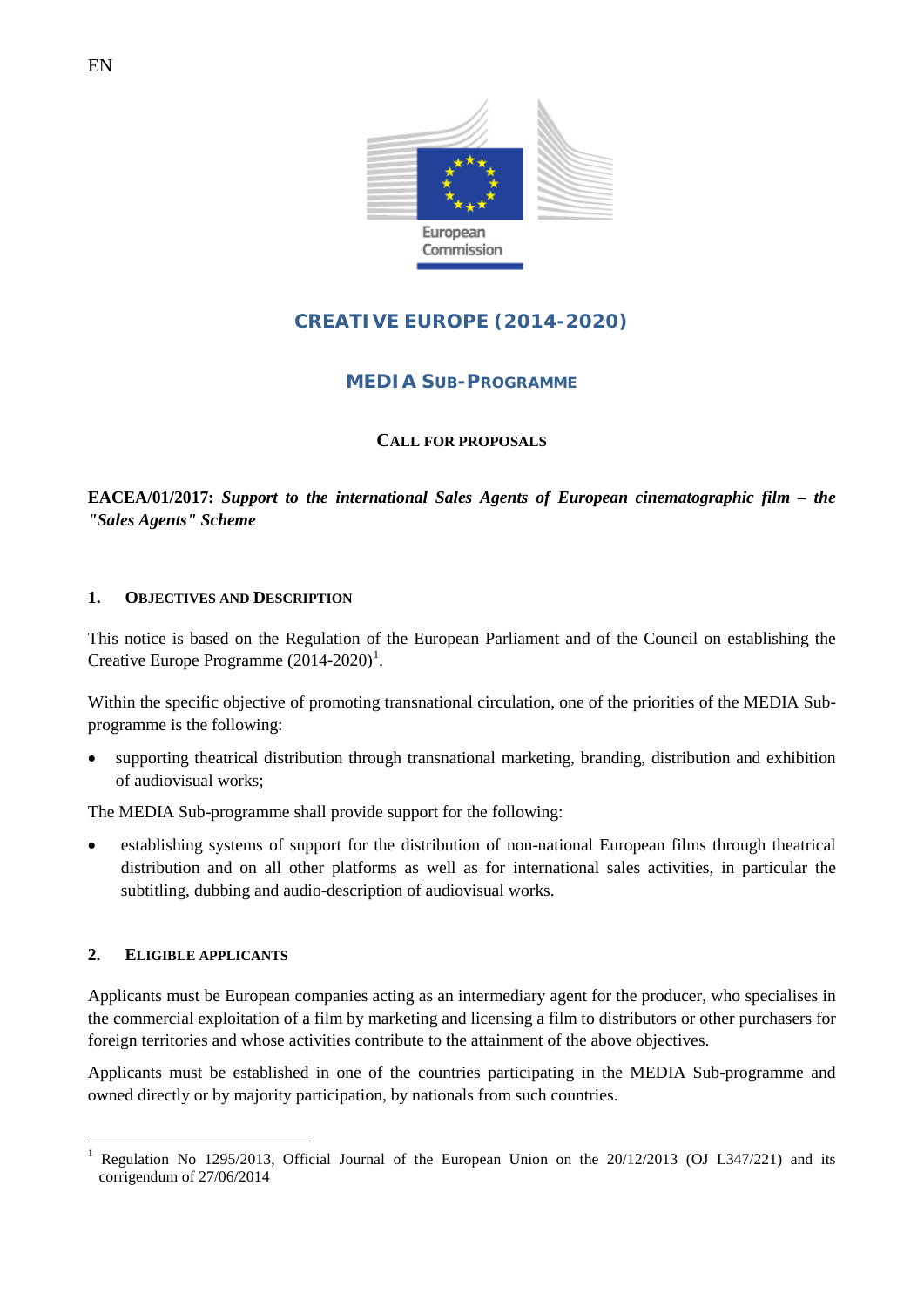The following countries are eligible as long as all conditions referred to in Article 8 of the Regulation establishing the Creative Europe Programme are met and the Commission has entered into negotitations with the country:

- − EU Member States and overseas countries and territories which are eligible to participate in the Programme pursuant to Article 58 of Council Decision 2001/822/EC;
- − Acceding countries, candidate countries and potential candidates benefiting from a pre-accession strategy, in accordance with the general principles and general terms and conditions for the participation of those countries in Union programmes established in the respective Framework Agreements, Association Council Decisions or similar agreements;
- − EFTA countries which are members of the EEA, in accordance with the provisions of the EEA Agreement;
- − The Swiss Confederation, on the basis of a bilateral agreement to be concluded with that country;
- − Countries covered by the European neighbourhood Policy in accordance with the procedures established with those countries following the framework agreements providing for their participation in Union programmes.

The Programme shall also be open for bilateral or multilateral cooperation actions targeted at selected countries or regions on the basis of additional appropriations paid by, and specific arrangements to be agreed upon with, those countries or regions.

The Programme shall permit cooperation and joint actions with countries not participating in the Programme and with international organisations which are active in the cultural and creative sectors such as UNESCO, the Council of Europe, the Organisation for Economic Cooperation and Development or the World Intellectual Property Organisation on the basis of joint collaborations for the realisation of the Programme's objectives.

Proposals from applicants in non EU countries may be selected, provided that, on the date of the award decision, agreements have been signed setting out the arrangements for the participation of those countries in the programme established by the Regulation referred to above.

### **3. ELIGIBLE ACTIONS**

The Sales Agents scheme works in two phases:

1. The Generation of a potential fund, which will be calculated according to the performance of the company on the European market during the reference period (2012-2016)

2. Reinvestment of the potential fund thus generated by each company:

Module 1: minimum guarantees or advances paid for the international sales rights on new European non-national films.

Module 2: the promotion, marketing and advertising on the market of eligible non-national European films.

The maximum duration of the actions is 24 months from the date of the signature of the international sales contract.